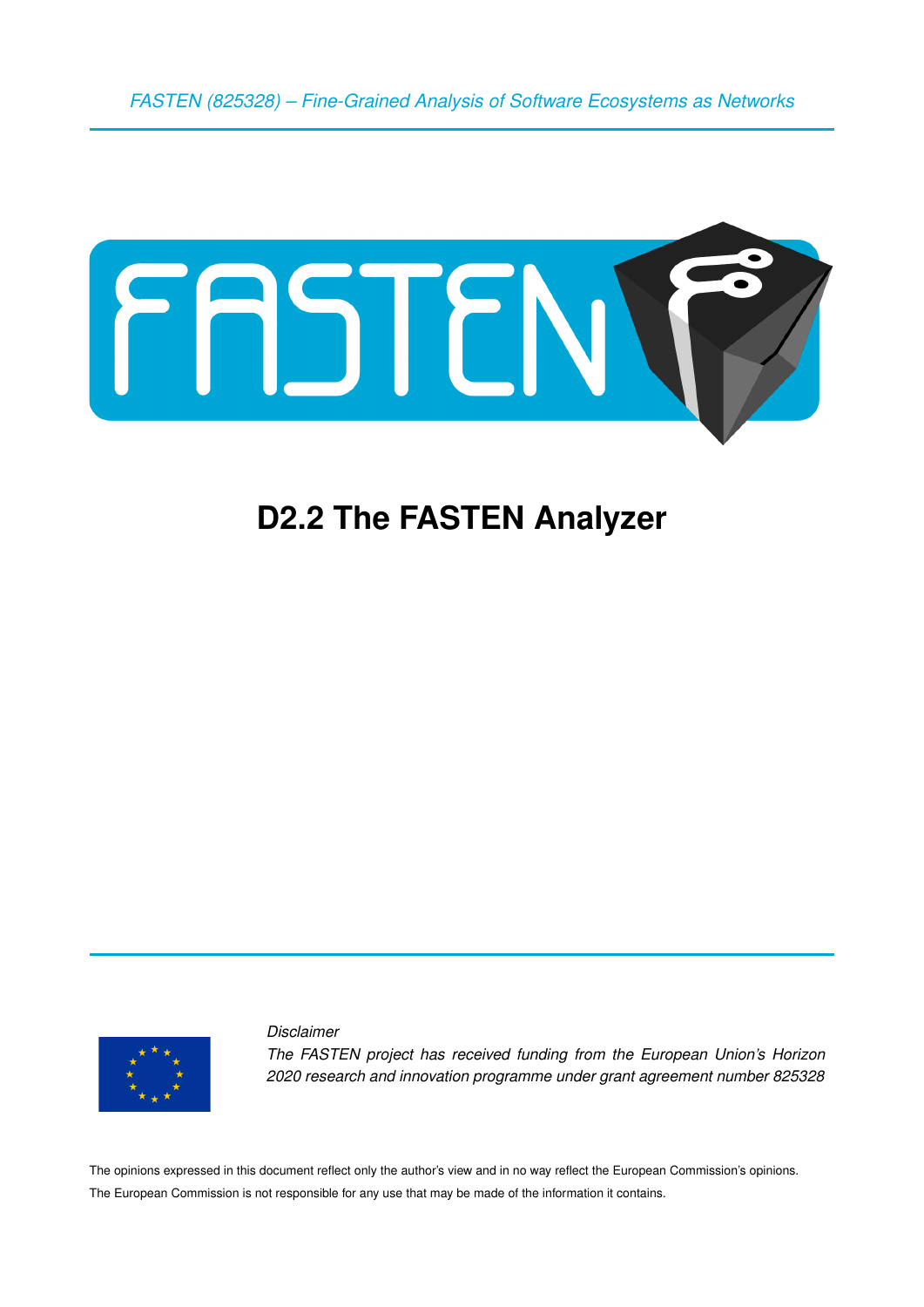

### Version history

| Ver. | Date                    | Comments/Changes Author |                                               |
|------|-------------------------|-------------------------|-----------------------------------------------|
|      | v0.1 2020/12/08 Started |                         | Mehdi Keshani, Amir M. Mir, Sebastian Proksch |

| <b>Project Acronym</b>         | <b>FASTEN</b>                                            |
|--------------------------------|----------------------------------------------------------|
| <b>Project Title</b>           | Fine-Grained Analysis of Software Ecosystems as Networks |
| Grant Agreement Nº             | 825328                                                   |
| <b>Instrument</b>              | Innovation Action (IA)                                   |
| <b>Thematic Priority</b>       | ICT-16-2018 Software Technologies                        |
| <b>Project Start Date</b>      | 2019-01-01                                               |
| <b>Project Duration</b>        | 36 months                                                |
| <b>Work Package</b>            | <b>WP2 Knowledge Base</b>                                |
| Task                           |                                                          |
| <b>Deliverable</b>             | <b>D2.2 The FASTEN Analyzer</b>                          |
| Due Date                       | December, 2020                                           |
| <b>Submission Date</b>         | December 22, 2020                                        |
| <b>Deliverable Responsible</b> | <b>TU Delft</b>                                          |
| Author(s)                      | Amir M. Mir<br>Sebastian Proksch<br>Mehdi Keshani        |

<sup>&</sup>lt;sup>0</sup>PU=Public, CO=Confidential, only for members of the consortium (including the Commission Services), CL=Classified, as referred to in Commission Decision 2001/844/EC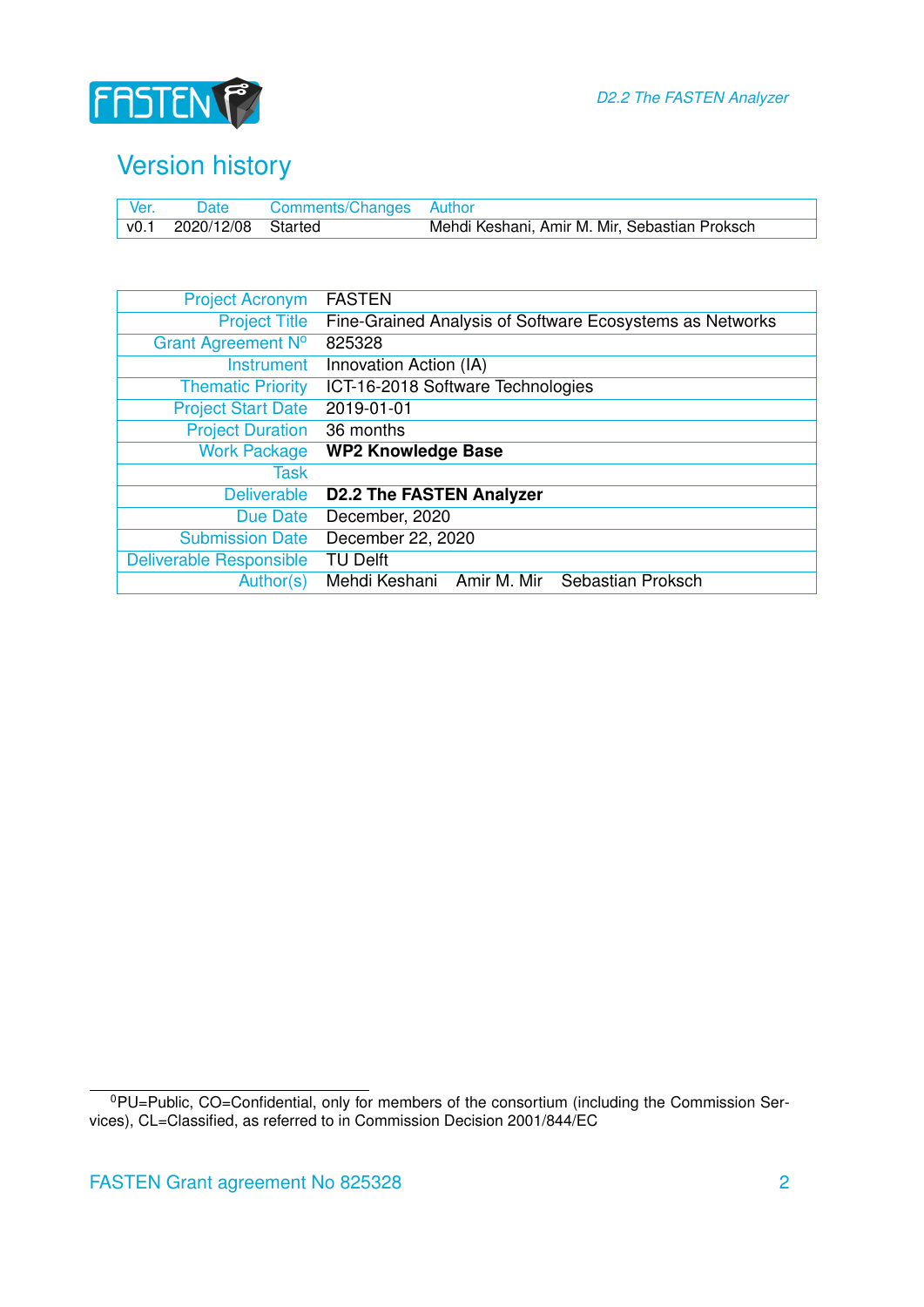

## **Table of Contents**

| 1            | <b>Introduction</b>            | 4              |  |  |  |
|--------------|--------------------------------|----------------|--|--|--|
| $\mathbf{2}$ | <b>Preprocessing Analyzers</b> |                |  |  |  |
|              | 2.1                            | $\overline{4}$ |  |  |  |
|              | 2.2                            | $\overline{4}$ |  |  |  |
|              | 2.3                            | $\overline{4}$ |  |  |  |
|              | 2.4                            | $\overline{4}$ |  |  |  |
|              | 2.5                            | 5              |  |  |  |
|              | 2.6                            | 5              |  |  |  |
|              | 2.7                            | 5              |  |  |  |
|              | 2.8                            | 5              |  |  |  |
|              | 2.9                            | 5              |  |  |  |
|              |                                | 6              |  |  |  |
|              |                                | 6              |  |  |  |
|              |                                | 6              |  |  |  |
|              |                                | 6              |  |  |  |
| 3            | <b>On-Demand Analyzers</b>     | 6              |  |  |  |
|              | 3.1                            | $\overline{7}$ |  |  |  |
|              | 3.2                            | $\overline{7}$ |  |  |  |
|              | 3.3                            | 8              |  |  |  |
|              | 3.4                            | 9              |  |  |  |
| 4            | <b>Conclusion</b>              | 9              |  |  |  |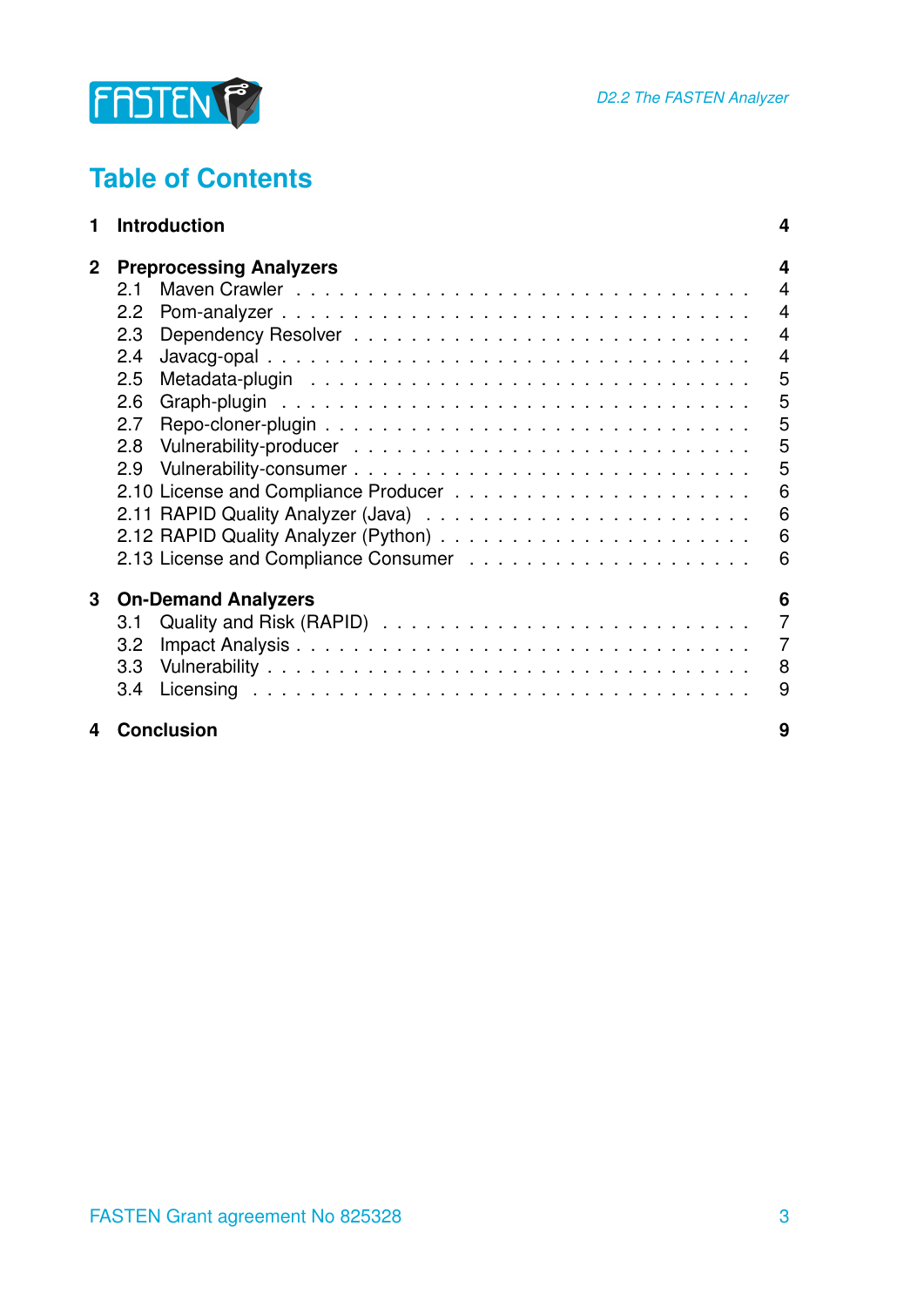

### <span id="page-3-0"></span>**1 Introduction**

The deliverable D2.2 (Fasten Analyzer) is a deliverable of code and data. In this document, we will provide an overview over the implemented analyzers, describe their task, and link to their implementation in the repository. Please find a high-level introduction to the analyzer architecture in deliverable D2.5 (Knowledge Base) and more information about the validation in deliverable D6.4 (Validation Matrix).

In the FASTEN project, two kinds of analyzers exist. *Preprocessing Analyzers* run in the data processing pipeline and are responsible for pre-computing data that is stored in the meta-data database. *On-Demand Analyzers* are triggered for a specific use case and perform analyses on the data that is available in the database.

### <span id="page-3-1"></span>**2 Preprocessing Analyzers**

Within the project, many analyzers are used to pre-compute data or executed as part of requests of REST API. In the following, we will briefly introduce these analyzers and point to their implementation.

#### <span id="page-3-2"></span>**2.1 Maven Crawler**

<https://github.com/fasten-project/mvn-crawler>

This analyzer crawls Maven repositories and gathers Maven coordinates. It produces Maven coordinates to a Kafka topic to trigger downstream analyzers.

#### <span id="page-3-3"></span>**2.2 Pom-analyzer**

<https://github.com/fasten-project/fasten/tree/develop/analyzer/pom-analyzer>

The Pom-analyzer parses the central meta-data file of a Maven project, the pom.xml, to extracts information about dependencies and meta-data, like the repository URL of a project. The information is published in a Kafka topic to trigger downstream analyzers, but also stored in the metadata database.

#### <span id="page-3-4"></span>**2.3 Dependency Resolver**

[https://github.com/fasten-project/fasten/tree/develop/core/src/main/java/eu/fasten/core](https://github.com/fasten-project/fasten/tree/develop/core/src/main/java/eu/fasten/core/maven)/ [maven](https://github.com/fasten-project/fasten/tree/develop/core/src/main/java/eu/fasten/core/maven)

Builds a Maven ecosystem-wide dependency graph that can be used to resolve all (transitive) dependencies and dependents of any Maven artifact.

#### <span id="page-3-5"></span>**2.4 Javacg-opal**

<https://github.com/fasten-project/fasten/tree/develop/analyzer/javacg-opal>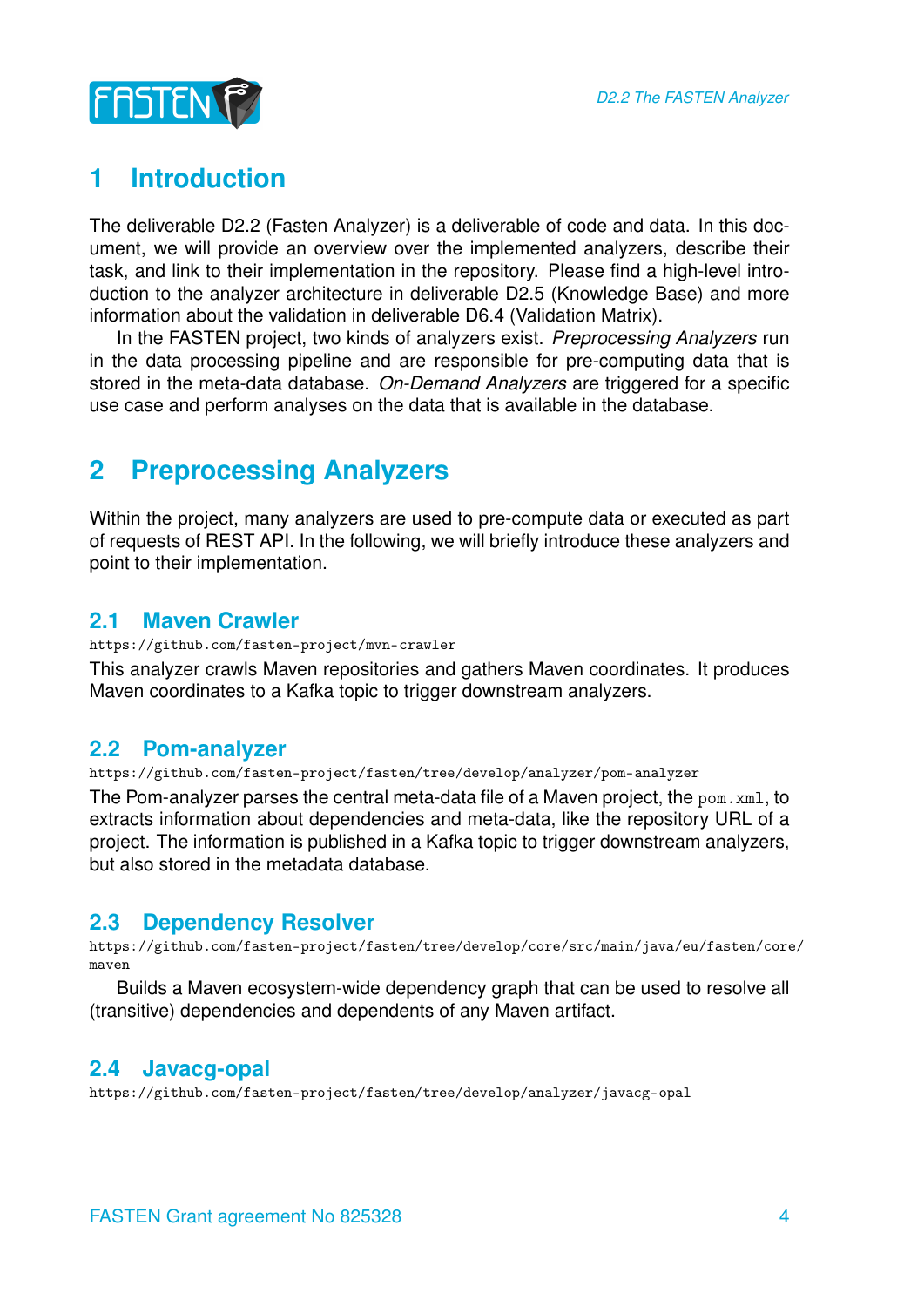

The JavaCG-Opal analyzer uses the static analysis toolkit OPALv3 to analyze Maven artifacts and to build partial call graphs in the ExtendedRevisionCallGraph<sup>[1](#page-4-5)</sup> representation. The partial call graphs are stored on the shared file system, downstream analyzers are notified through a message on a Kafka topic.

The call graph generator can also be locally as a standalone applications. For example, to analyze local libraries that are not available on a public repository.

#### <span id="page-4-0"></span>**2.5 Metadata-plugin**

<https://github.com/fasten-project/fasten/tree/develop/analyzer/metadata-plugin> The Metadata-analyzer consumes a Kafka topic to be notified about the successful generation of new call graphs. The call graphs are then read from the shared filesystem and added into the metadata database. After successful completion, downstream analyzers are being triggered through a Kafka topic.

#### <span id="page-4-1"></span>**2.6 Graph-plugin**

<https://github.com/fasten-project/fasten/tree/develop/analyzer/graph-plugin> The graph-plugin consumes the output create by the metadata analyzer and trans-forms the callgraph into simple GID Graphs<sup>[2](#page-4-6)</sup> and stores them in a RocksDB graph database. This makes it easy and efficient to traverse the call graphs (RocksDB).

#### <span id="page-4-2"></span>**2.7 Repo-cloner-plugin**

<https://github.com/fasten-project/fasten/tree/develop/analyzer/repo-cloner-plugin> The RepoCloner consumes a Kafka topic to be notified about the existence of a new POM that has repository information. The RepoCloner clones the linked repository into the shared file system and notifies downstream analyzers about a successful checkout by publishing a message in a Kafka topic.

#### <span id="page-4-3"></span>**2.8 Vulnerability-producer**

<https://github.com/fasten-project/vulnerability-producer>

The FASTEN Vulnerability Producer gathers information from different sources, enriches the data with patch details, and then publishes it to a Kafka topic. It is designed to be used as a standalone tool.

#### <span id="page-4-4"></span>**2.9 Vulnerability-consumer**

<https://github.com/fasten-project/fasten/tree/develop/analyzer/vulnerability-consumer> The FASTEN Vulnerability Consumer is notified about new vulnerabilities through a Kafka topic and inserts said Vulnerability Information into the Metadata Database.

<span id="page-4-6"></span><span id="page-4-5"></span><sup>1</sup><https://github.com/fasten-project/fasten/wiki/Revision-Call-Graph-format> <sup>2</sup><https://github.com/fasten-project/fasten/wiki/GID-Graph-format>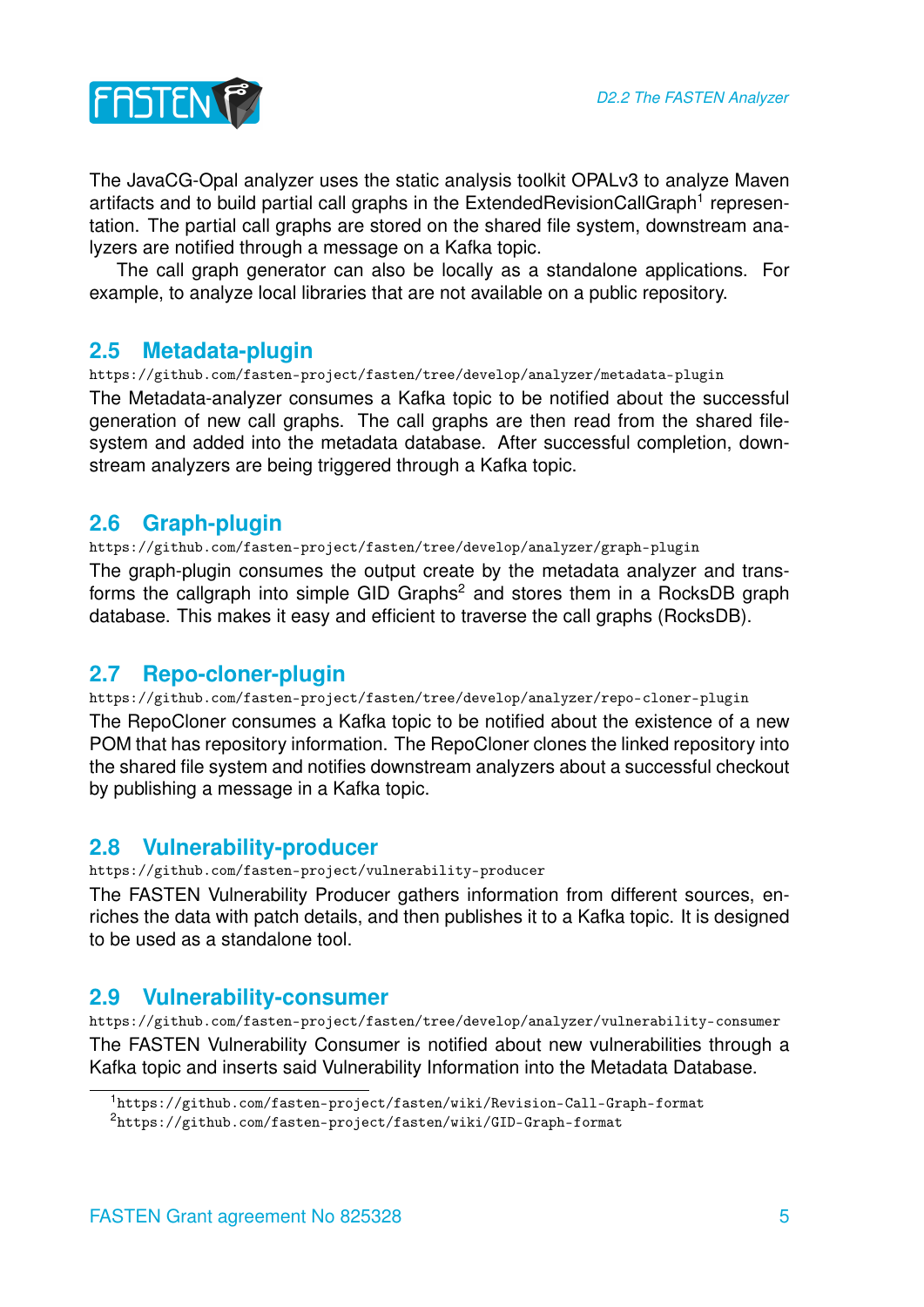



#### <span id="page-5-0"></span>**2.10 License and Compliance Producer**

<https://github.com/fasten-project/fasten/wiki/QMSTR-plugin,-License-and-Compliance> The License and Compliance Producer is triggered by the synchronized messages from the output of the repository cloner and call graph generator. A custom QMSTR reporter interrogates the internal graph database to fetch license information and stores the result in a Kafka topic to trigger downstream analyzers.

#### <span id="page-5-1"></span>**2.11 RAPID Quality Analyzer (Java)**

<https://github.com/fasten-project/fasten/tree/develop/analyzer/quality-analyzer> The RAPID Quality Analyzer (Java) is a FASTEN plugin to store/update code quality metadata from Kafka topic. There is a single Kafka message per single callable produced by Rapid Plugin using Lizard. Once a metadata message is consumed, the metadata is stored in the respective database depending on the forge (mvn, Debian, PyPI). It can be used both as a standalone tool and as a part of the FASTEN server. This analyzer is triggered by the synchronized output messages of the repository cloner and call graph generator.

#### <span id="page-5-2"></span>**2.12 RAPID Quality Analyzer (Python)**

#### <https://github.com/fasten-project/quality-analyzer>

The RAPID Quality Analyzer (Python) is a FASTEN plugin that generates code complexity data for the product by analyzing its source code. The plugin consumes messages in the Kafka topics, generates code complexity data using Lizard, and produces Kafka topics with complexity data at the callable level. This analyzer is also triggered by the synchronized output messages of the source code downloader of Python and its call graph generator.

#### <span id="page-5-3"></span>**2.13 License and Compliance Consumer**

*Implementation in progress.* Consumes Licensing data from License producer analyzer output topic and populate the data base with the meta-data that is extracted.

### <span id="page-5-4"></span>**3 On-Demand Analyzers**

FASTEN partners implement several analyzers that are built on top of the FASTEN Knowledge Base. These analyzers enable a specific use case, e.g., calculate the risk for a specific Maven artifact, and are triggered on demand. Some of the use cases might even be run in the local environment and only include the FASTEN infrastructure to request the precomputed parts.

The different use case implementations are still in the conceptualization phase and still need to be integrated into the FATEN infrastructure. To illustrate how the use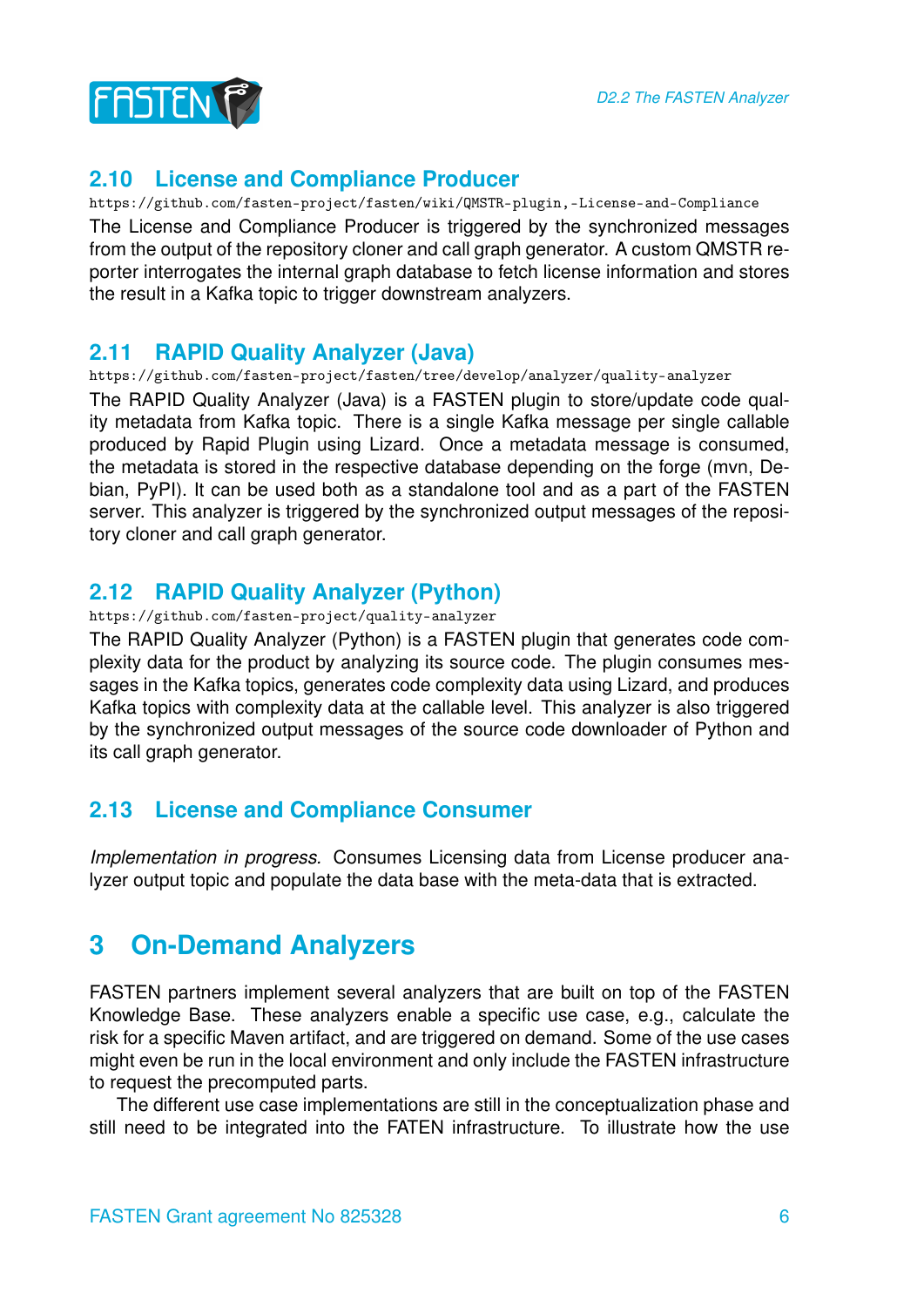

cases can be added, we will describe a several scenarios in this section that detail the concrete approach.

#### <span id="page-6-0"></span>**3.1 Quality and Risk (RAPID)**

Quality analysis in FASTEN aims to calculate different quality measurements for the source code of applications and their dependencies. To achieve this, pre-computed and on-demand analysis should be used together. The pre-computation part of quality analysis is done by quality-analyzer FASTEN plug-in. Quality-analyzer<sup>[3](#page-6-2)</sup> is a plug-in that goes through code entities, calculates quality metrics for them, and stores them as meta-data records in the database. These pre-computed meta-data records can be used later to be directly reported to users through REST API, or to be used in the on-demand analysis. Some on-demand analyses may require aggregation between multiple pre-computed metrics. For example, a FASTEN build integration tool's user wants to know how up to date is the whole dependency set that he is using. To achieve this the following steps need to be taken:

- 1. FASTEN build integration tool requests REST API to resolve the dependencies,
- 2. Based on the returned dependency set build tool requests to receive call graphs of the dependencies,
- 3. Build tool locally stitches the dependencies,
- 4. Build tool requests meta-data of the callables from REST API,
- 5. Build tool runs a local analysis that extracts freshness metrics of the dependencies from the meta-data and aggregates them based on the propagation of freshness on the stitched call graph,
- 6. Build tool shows the results to the user.

#### <span id="page-6-1"></span>**3.2 Impact Analysis**

Change impact analysis goal is to investigate the impact of changing or removing a callable on the dependent packages. Such analysis can not be pre-computed, because released packages of the ecosystem are always changing and new releases are coming out constantly. Currently, we have implementations in the FASTEN code base that can calculate different kinds of centrality measures on top of the call graphs stored in the Graph Database. Extensive details about all centrality measures that we calculate in FASTEN can be found in deliverable *"5.2 Computation on Query-Independent Centralities on the Call Graphs"*. The calculation of these measures will be triggered by REST API and will be served to users based on the parameters they select. Let's assume that a user wants to calculate the number of dependent methods that will

<span id="page-6-2"></span><sup>3</sup>https://github.com/fasten-project/fasten/tree/develop/analyzer/quality-analyzer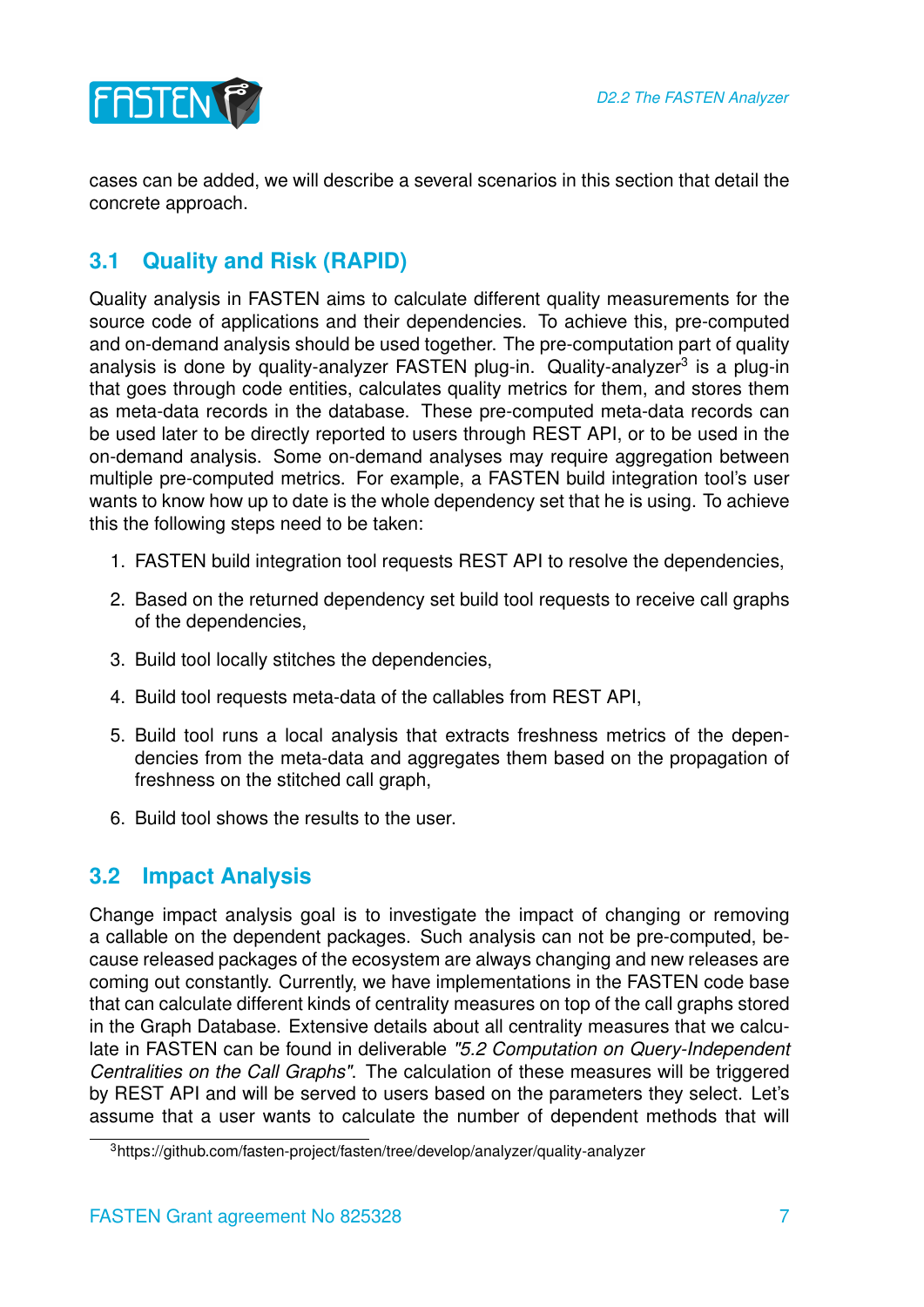

break due to removing method *m1* using FASTEN build integration tool, the following steps should be taken:

- 1. Build tool requests the REST API to calculate the number of reachable methods from *m1*,
- 2. REST API creates the task of reachability analysis for *m1*, puts it into the task queue and returns the task id,
- 3. Once the task is given to the responsible worker it resolves the dependent packages, retrieves their call graphs, stitches them to their dependencies, and performs a reachability analysis for *m1*,
- 4. Build tool listens to another REST endpoint based on the given task id,
- 5. REST API shows the status of the task,
- 6. Once the status of the task is done, the build tool shows the results to the user.

### <span id="page-7-0"></span>**3.3 Vulnerability**

This analysis goal is to find out paths that use vulnerable methods. In other words, having vulnerability information in method-level enables this analyzer to precisely tell users of a vulnerable package whether they inherit the vulnerability in method-level or not. Vulnerability analysis can be pre-computed and will be combined with a local analysis part. First, an analyzer annotates callables of the ecosystem with security vulnerability information, and later another lightweight local analyzer performs a reachability analysis to identify all vulnerable methods in the graph and find actual violations for a concrete package. The pre-computation part is done by the FASTEN Vulnerability plugin<sup>[4](#page-7-1)</sup> that collects vulnerability information from different sources of information and annotates<sup>[5](#page-7-2)</sup> the data in the package and callable level in the form of meta-data in the database. Once this meta-data is available reachability analysis will be done locally. For instance, if a user of the FASTEN build integration tool wants to know whether there exists any vulnerability that is used in his project, the following steps should be done:

- 1. Build tool requests resolution of dependencies from REST API,
- 2. Based on the returned dependency set build tool requests to receive call graphs of the dependencies,
- 3. Build tool locally stitches the dependencies,
- 4. Build tool requests meta-data of the callables from REST API,

<span id="page-7-1"></span><sup>4</sup>https://github.com/fasten-project/vulnerability-producer

<span id="page-7-2"></span><sup>5</sup>https://github.com/fasten-project/fasten/tree/develop/analyzer/vulnerability-consumer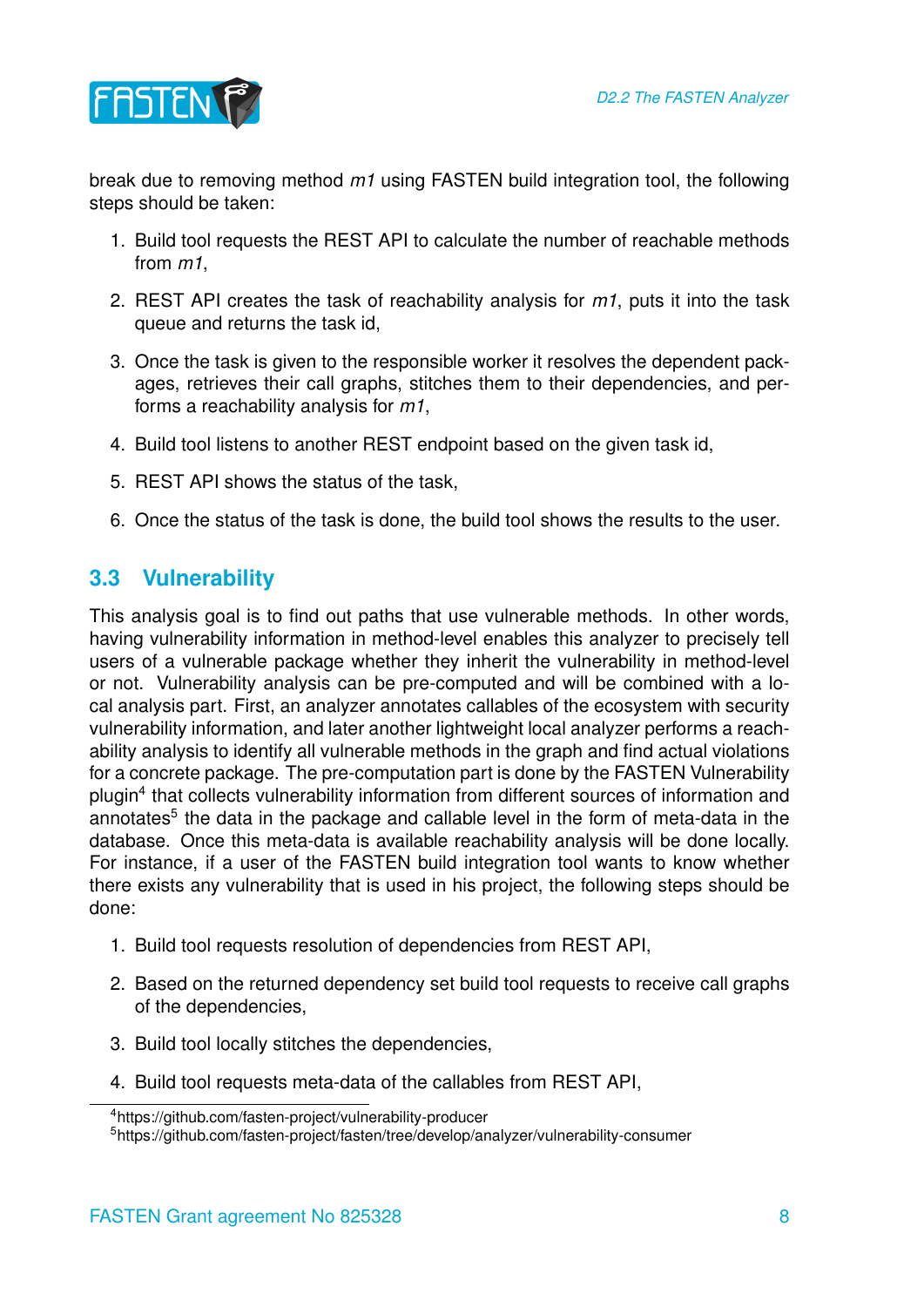

- 5. Build tool runs a local analysis to find all vulnerable methods in dependencies from the meta-data.
- 6. Build tool performs a local co-reachability analysis to find path in the application that reach a vulnerable method,
- 7. Show results to the user.

#### <span id="page-8-0"></span>**3.4 Licensing**

License and Compliance analysis goal is to investigate if there is any licensing violation among all files used in applications and their dependencies. This analysis also combines pre-computations and on-demand analysis. First, an analyzer $6$  goes through source files of the ecosystem and annotates the files with their licensing information. This data is stored as file-level meta-data in the database. Having this information available in the database enables a local analysis to investigate license compatibilities. This on-demand analysis, gathers licensing information of all files in a provided dependency set and investigates if any licensing violation is happening. As an example, if a user of the build integration tool wants to investigate whether there is any license violation in his dependencies, the following steps should be taken:

- 1. Build tool requests resolution of dependencies to REST API,
- 2. REST API returns a list of dependencies,
- 3. Based on the returned dependency set build tool requests to receive call graphs of the dependencies,
- 4. Build tool locally stitches the dependencies,
- 5. Build tool requests meta-data of the callables from REST API,
- 6. Build tool extracts all licensing information in dependencies from meta-data and then performs a license compatibility analysis on top of them,
- 7. Once the results are ready, the build tool shows them to the user.

### <span id="page-8-1"></span>**4 Conclusion**

This deliverable is a complementary report to the code and data deliverable D2.2 ("Fasten Analyzer") and provides additional information for reviewers to make it easier to understand the different parts. We have elaborated how analyzers fit into the whole FASTEN system architecture that has been presented in D2.5 ("FASTEN knowledge

<span id="page-8-2"></span><sup>6</sup>https://github.com/fasten-project/fasten/wiki/QMSTR-plugin,-License-and-Compliance